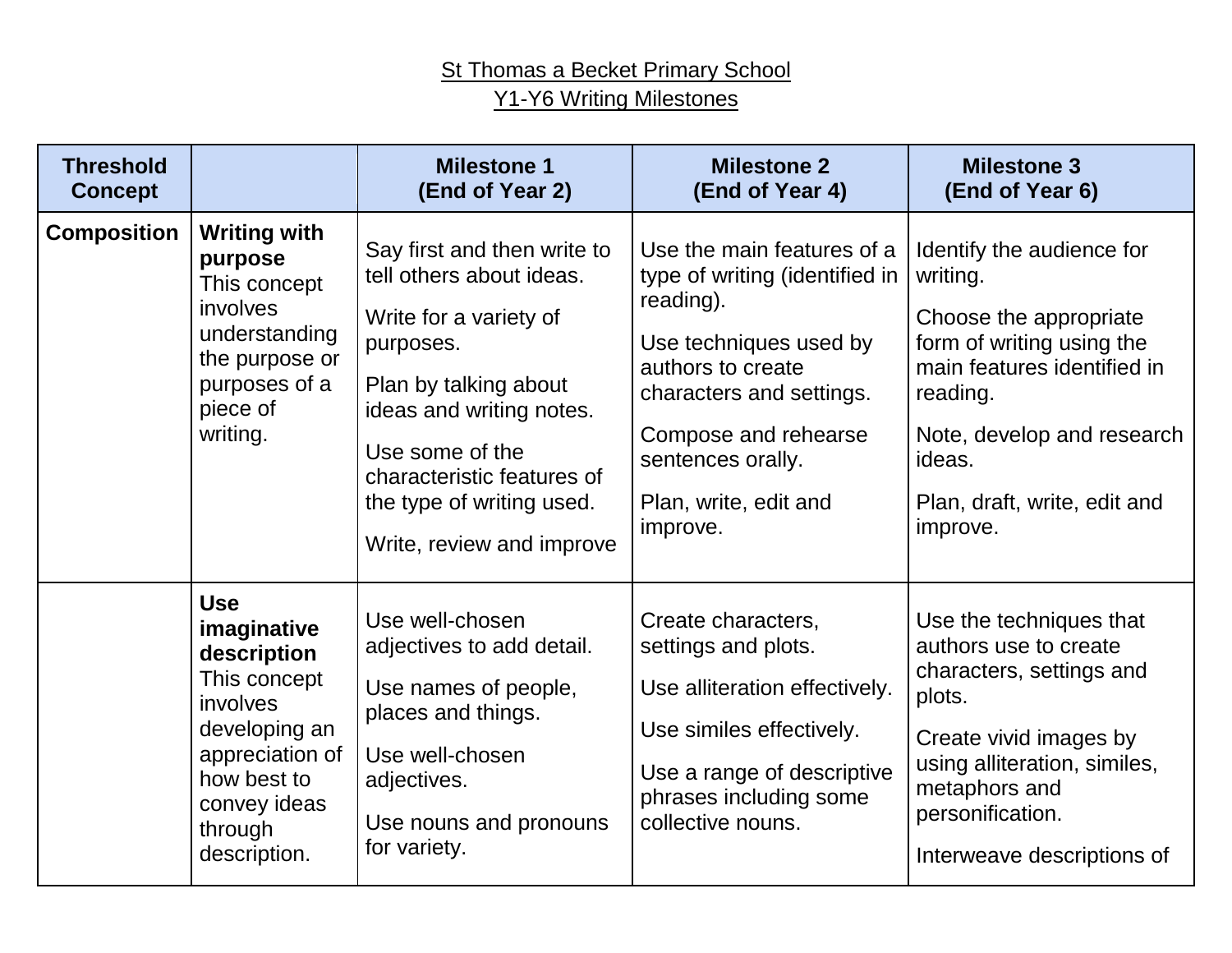| <b>Use</b>                        | sentences<br>appropriately                                                                                                   | Write so that other people<br>can understand the                                                                                                            | Use a mixture of simple,<br>compound and complex                                                                                                                                                                                                             | Write sentences that                                                                                                                                                                                                                                                                 |
|-----------------------------------|------------------------------------------------------------------------------------------------------------------------------|-------------------------------------------------------------------------------------------------------------------------------------------------------------|--------------------------------------------------------------------------------------------------------------------------------------------------------------------------------------------------------------------------------------------------------------|--------------------------------------------------------------------------------------------------------------------------------------------------------------------------------------------------------------------------------------------------------------------------------------|
| <b>Use</b><br>involves<br>reader. | paragraphs<br>This concept<br>understanding<br>how to group<br>ideas so as to<br>guide the                                   | Write about more than one<br>idea.<br>Group related information.                                                                                            | Organise paragraphs<br>around a theme.<br>Sequence paragraphs.                                                                                                                                                                                               | Write paragraphs that give<br>the reader a sense of<br>clarity.<br>Write paragraphs that make<br>sense if read alone.<br>Write cohesively at length                                                                                                                                  |
| writing<br>involves<br>through    | Organise<br>appropriately<br>This concept<br>developing an<br>appreciation of<br>how best to<br>convey ideas<br>description. | Use adverbs for extra<br>detail.<br>Re-read writing to check it<br>makes sense.<br>Use the correct tenses.<br>Organise writing in line<br>with its purpose. | Use organisational<br>devices such as headings<br>and sub headings.<br>Use the perfect form of<br>verbs to mark<br>relationships of time and<br>cause.<br>Use connectives that<br>signal time, shift attention,<br>inject suspense and shift<br>the setting. | characters, settings and<br>atmosphere with dialogue<br>Guide the reader by using a<br>range of organisational<br>devices, including a range<br>of connectives.<br>Choose effective grammar<br>and punctuation.<br>Ensure correct use of<br>tenses throughout a piece<br>of writing. |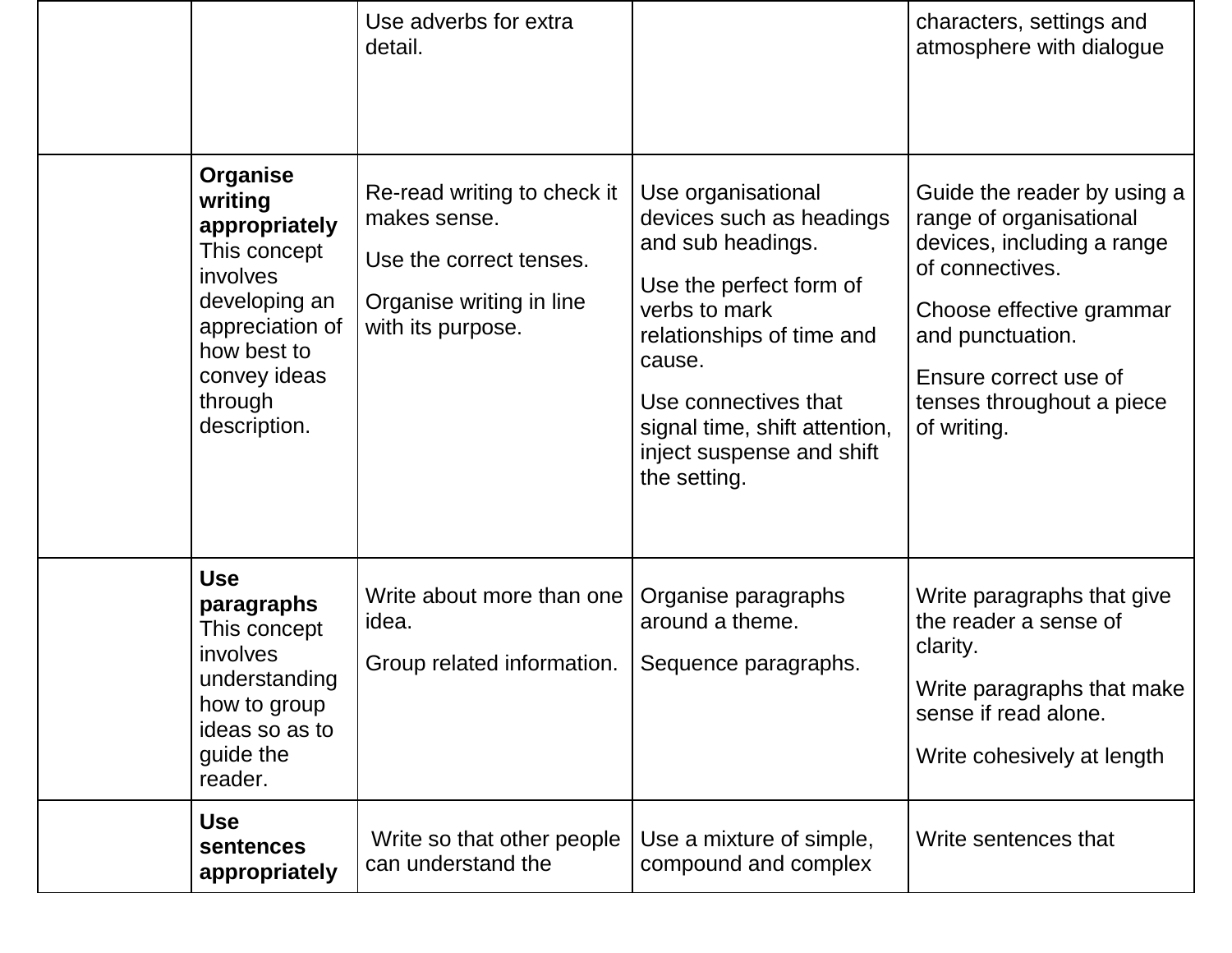|               | This concept                                                                                                                        | meaning of sentences.                                                                                                                                                                                                                | sentences.                                                                                                                                                                                        | include:                                                                                                     |
|---------------|-------------------------------------------------------------------------------------------------------------------------------------|--------------------------------------------------------------------------------------------------------------------------------------------------------------------------------------------------------------------------------------|---------------------------------------------------------------------------------------------------------------------------------------------------------------------------------------------------|--------------------------------------------------------------------------------------------------------------|
|               | involves using<br>different types                                                                                                   | Sequence sentences to<br>form clear narratives.<br>of sentences<br>Convey ideas sentence by<br>sentence.<br>Join sentences with<br>conjunctions and<br>connectives.                                                                  | Write sentences that<br>include:<br>• conjunctions<br>• adverbs<br>• direct speech,<br>punctuated correctly                                                                                       | • relative clauses                                                                                           |
|               | appropriately<br>for both clarity<br>and for effect.                                                                                |                                                                                                                                                                                                                                      |                                                                                                                                                                                                   | • modal verbs<br>• relative pronouns<br>• brackets<br>• parenthesis<br>• a mixture of active and             |
|               |                                                                                                                                     | Vary the way sentences<br>begin.                                                                                                                                                                                                     | • clauses<br>• adverbial phrases.                                                                                                                                                                 | passive voice<br>• a clear subject and<br>object<br>• hyphens, colons and<br>semi colons<br>• bullet points. |
| Transcription | <b>Present neatly</b><br>This concept<br>involves<br>developing an<br>understanding<br>of handwriting<br>and clear<br>presentation. | Sit correctly and hold a<br>pencil correctly.<br>Begin to form lower-case<br>letters correctly.<br>Form capital letters.<br>Form digits 0-9.<br>Understand letters that are<br>formed in similar ways.<br>Form lower-case letters of | Join letters, deciding<br>which letters are best left<br>un-joined.<br>Make handwriting legible<br>by ensuring downstrokes<br>of letters are parallel and<br>letters are spaced<br>appropriately. | Write fluently and legibly<br>with a personal style.                                                         |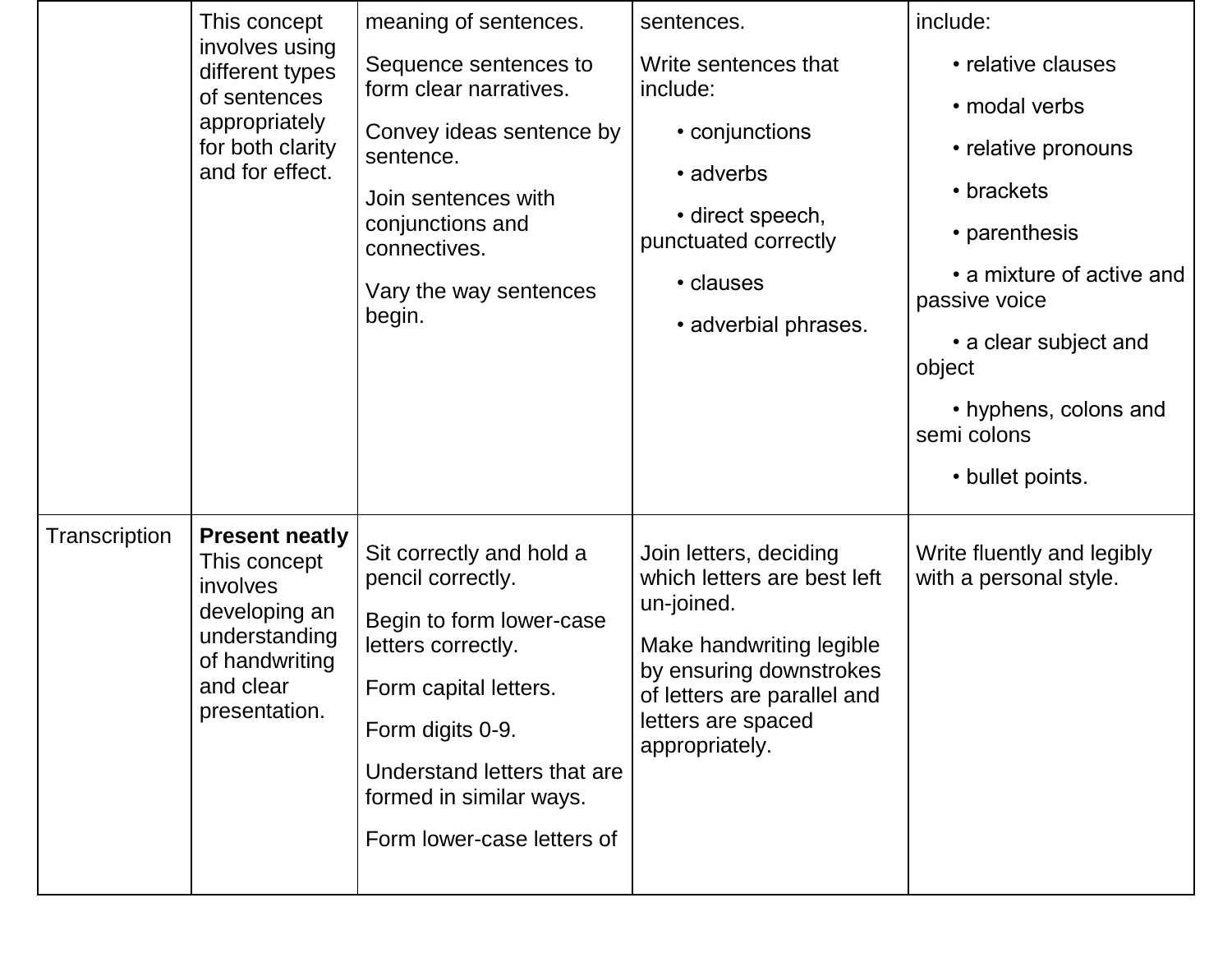|  | a consistent size.                                                     |  |
|--|------------------------------------------------------------------------|--|
|  | Begin to join some letters.                                            |  |
|  | Write capital letters and<br>digits of consistent size.                |  |
|  | Use spacing between<br>words that reflects the size<br>of the letters. |  |
|  |                                                                        |  |
|  |                                                                        |  |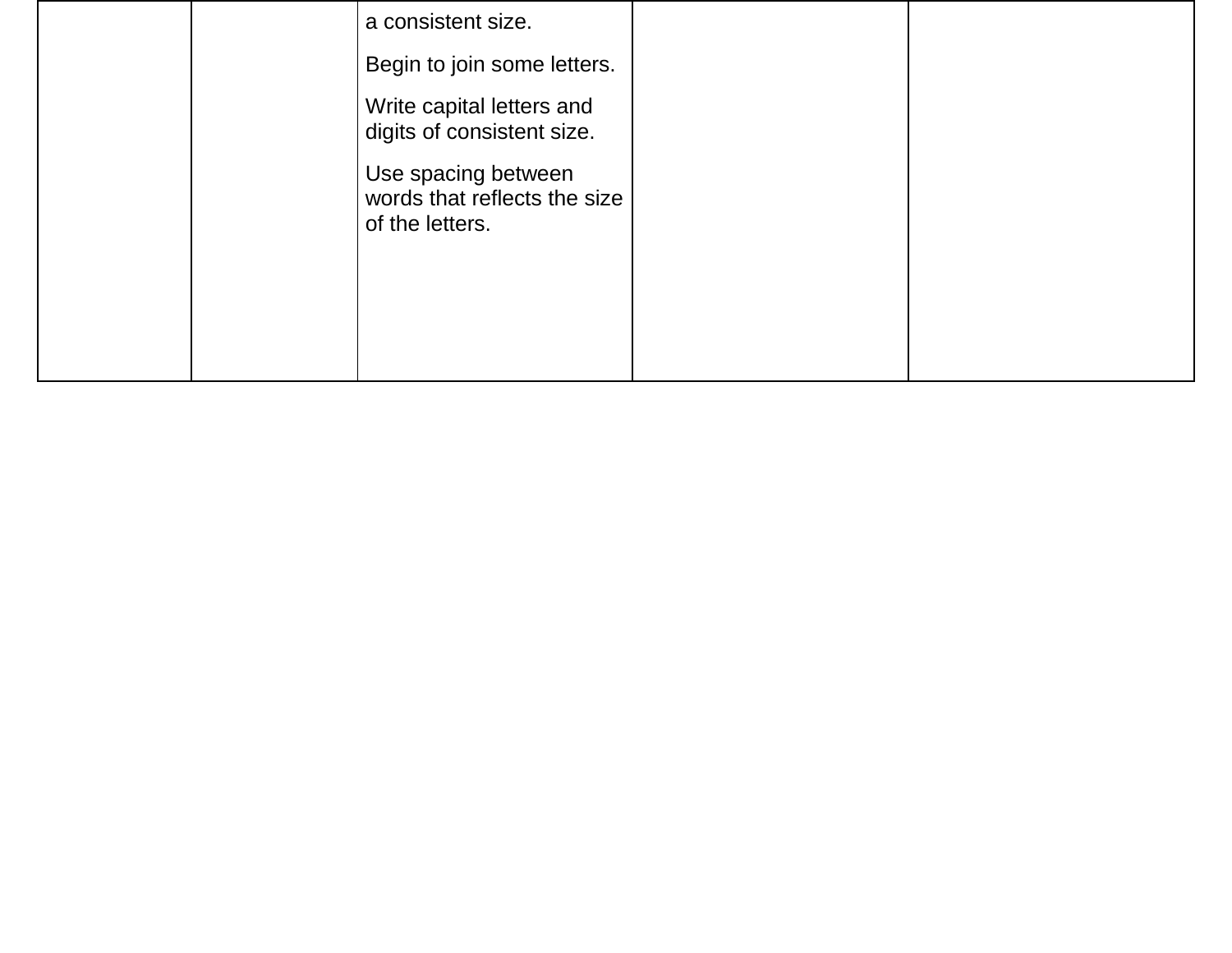| <b>Spell correctly</b><br>Spell words containing<br>Use prefixes and suffixes<br>This concept<br>40+ learned phonemes.<br>and understand how to<br><i>involves</i><br>add them.<br>understanding<br>Spell common exception<br>the need for<br>words (the, said, one, two<br>Spell homophones<br>accuracy.<br>and the days of the week).<br>correctly.<br>Name letters of the<br>Spell correctly often<br>alphabet in order.<br>misspelt words.<br>Place the possessive<br>Use letter names to<br>describe spellings of<br>apostrophe accurately in<br>words with regular plurals<br>words.<br>(for example, girls', boys')<br>Add prefixes and suffixes,<br>and in words with irregular<br>learning the rule for adding<br>plurals (for example,<br>s and es as a plural<br>children's).<br>marker for nouns, and the<br>third person singular<br>Use the first two or three<br>marker for verbs (I drink -<br>letters of a word to check<br>he drinks).<br>its spelling in a dictionary.<br>Use the prefix un.<br>Write from memory simple<br>sentences, dictated by the<br>Use suffixes where no<br>teacher, that include<br>change to the spelling of<br>words and punctuation<br>the root word is needed:<br>taught so far.<br>helping, helped, helper,<br>eating, quicker, quickest.<br>Use spelling rules.<br>Write simple sentences<br>dictated by the teacher.<br>Spell by segmenting<br>words into phonemes and | Use prefixes appropriately.<br>Spell some words with<br>silent letters (knight, psalm<br>and solemn).<br>Distinguish between<br>homophones and other<br>words that are often<br>confused.<br>Use knowledge of<br>morphology and etymology<br>in spelling and understand<br>that some words need to be<br>learned specifically.<br>Use dictionaries to check<br>spelling and meaning of<br>words.<br>Use the first three or four<br>letters of a word to look up<br>the meaning or spelling of<br>words in a dictionary.<br>Use a thesaurus.<br>Spell the vast majority of<br>words correctly. |
|--------------------------------------------------------------------------------------------------------------------------------------------------------------------------------------------------------------------------------------------------------------------------------------------------------------------------------------------------------------------------------------------------------------------------------------------------------------------------------------------------------------------------------------------------------------------------------------------------------------------------------------------------------------------------------------------------------------------------------------------------------------------------------------------------------------------------------------------------------------------------------------------------------------------------------------------------------------------------------------------------------------------------------------------------------------------------------------------------------------------------------------------------------------------------------------------------------------------------------------------------------------------------------------------------------------------------------------------------------------------------------------------------------------------------|-----------------------------------------------------------------------------------------------------------------------------------------------------------------------------------------------------------------------------------------------------------------------------------------------------------------------------------------------------------------------------------------------------------------------------------------------------------------------------------------------------------------------------------------------------------------------------------------------|
|--------------------------------------------------------------------------------------------------------------------------------------------------------------------------------------------------------------------------------------------------------------------------------------------------------------------------------------------------------------------------------------------------------------------------------------------------------------------------------------------------------------------------------------------------------------------------------------------------------------------------------------------------------------------------------------------------------------------------------------------------------------------------------------------------------------------------------------------------------------------------------------------------------------------------------------------------------------------------------------------------------------------------------------------------------------------------------------------------------------------------------------------------------------------------------------------------------------------------------------------------------------------------------------------------------------------------------------------------------------------------------------------------------------------------|-----------------------------------------------------------------------------------------------------------------------------------------------------------------------------------------------------------------------------------------------------------------------------------------------------------------------------------------------------------------------------------------------------------------------------------------------------------------------------------------------------------------------------------------------------------------------------------------------|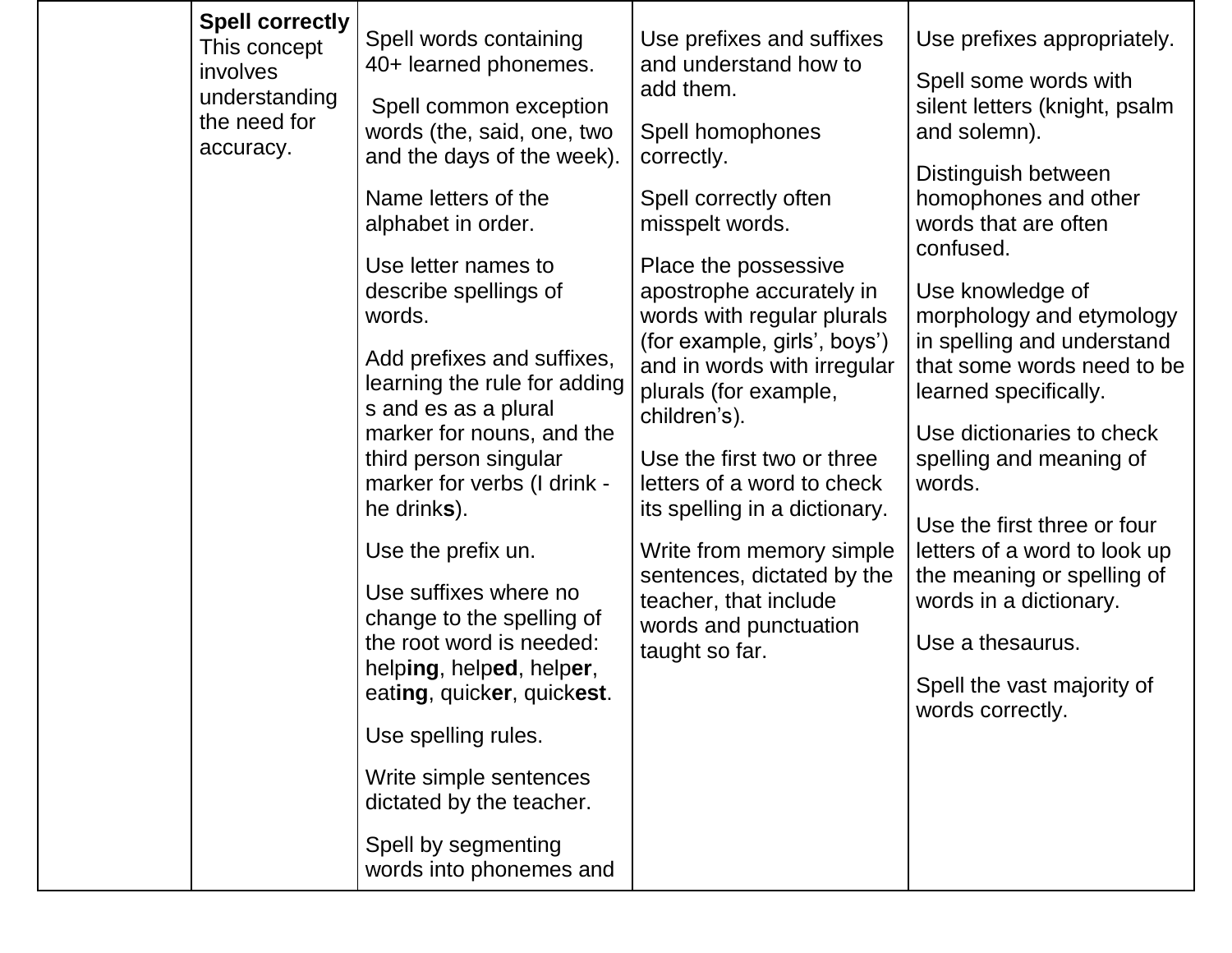| <b>Punctuate</b> | Leave spaces between                                                           | Develop understanding of | Develop understanding of |
|------------------|--------------------------------------------------------------------------------|--------------------------|--------------------------|
|                  |                                                                                |                          |                          |
|                  |                                                                                |                          |                          |
|                  | Distinguish between<br>homophones and near-<br>homophones.                     |                          |                          |
|                  | Use the possessive<br>apostrophe. (singular) (for<br>example, the girl's book) |                          |                          |
|                  | Add suffixes to spell<br>longer words (-ment, -<br>ness, -ful and -less).      |                          |                          |
|                  | Spell contraction words<br>correctly (can't, don't).                           |                          |                          |
|                  | Spell common exception<br>words correctly.                                     |                          |                          |
|                  | Learn some new ways to<br>represent phonemes.                                  |                          |                          |
|                  | represent them with the<br>correct graphemes.                                  |                          |                          |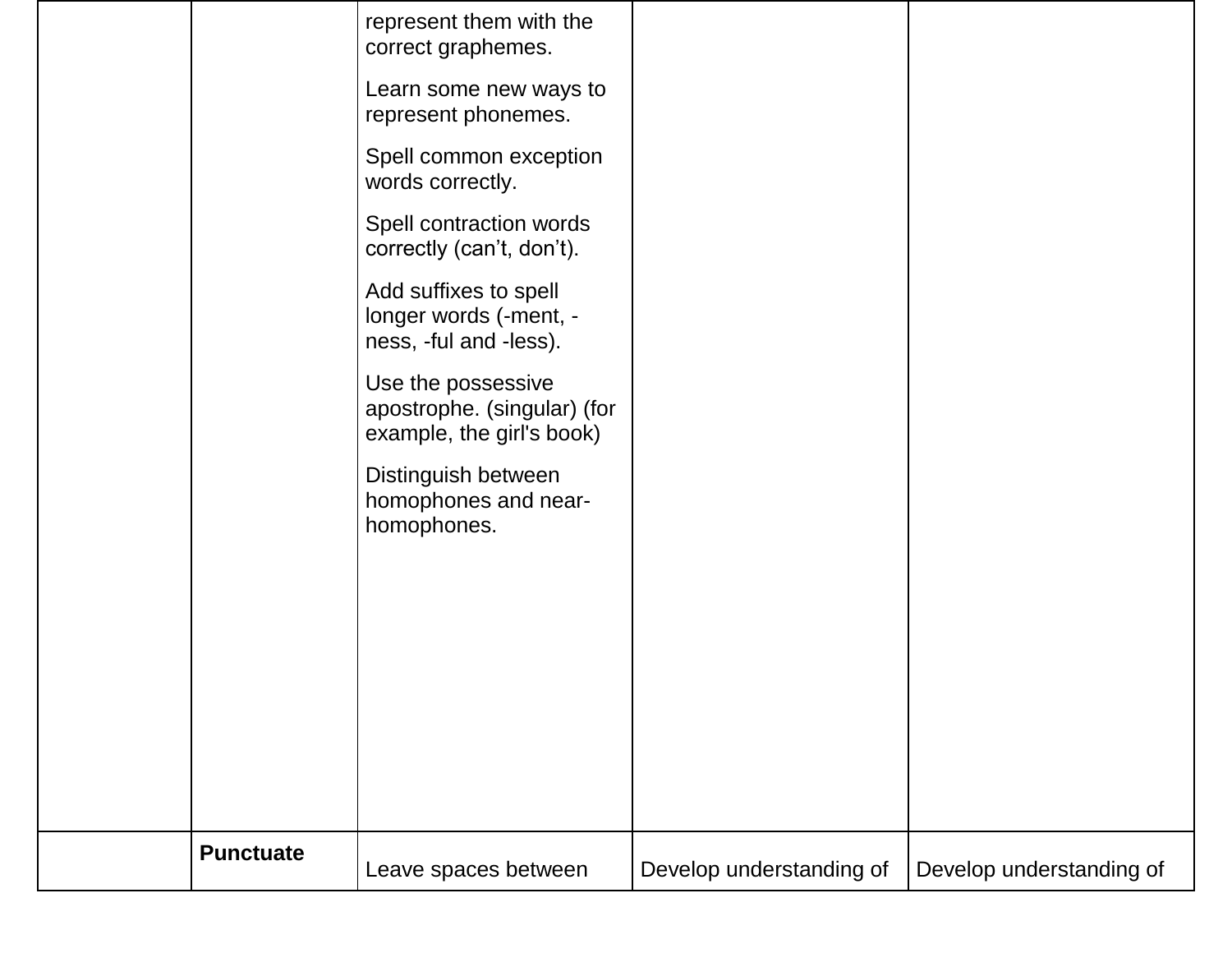| accurately                                                                                      | words.                                                                                                                                                                                                                                                                                                                                                                                                                                                                                                                                                                                                                                                                                                              | writing concepts by:                                                                                                                                                                                                                                                                                                                                                                                                                                                                                                                                                                                                          | writing concepts by:                                                                                                                                                                                                                                                                                                                                                                                                                                                                                                                                                                                                                                                                                                                       |
|-------------------------------------------------------------------------------------------------|---------------------------------------------------------------------------------------------------------------------------------------------------------------------------------------------------------------------------------------------------------------------------------------------------------------------------------------------------------------------------------------------------------------------------------------------------------------------------------------------------------------------------------------------------------------------------------------------------------------------------------------------------------------------------------------------------------------------|-------------------------------------------------------------------------------------------------------------------------------------------------------------------------------------------------------------------------------------------------------------------------------------------------------------------------------------------------------------------------------------------------------------------------------------------------------------------------------------------------------------------------------------------------------------------------------------------------------------------------------|--------------------------------------------------------------------------------------------------------------------------------------------------------------------------------------------------------------------------------------------------------------------------------------------------------------------------------------------------------------------------------------------------------------------------------------------------------------------------------------------------------------------------------------------------------------------------------------------------------------------------------------------------------------------------------------------------------------------------------------------|
| This concept<br>involves<br>understanding<br>that<br>punctuation<br>adds clarity to<br>writing. | Use the word 'and' to join<br>words and sentences.<br>Begin to punctuate using a<br>capital letter for the name<br>of people, places, the days<br>of the week and I.<br>Use both familiar and new<br>punctuation correctly,<br>including full stops, capital<br>letters, exclamation marks,<br>question marks, commas<br>for lists and apostrophes<br>for contracted forms.<br>Use sentences with<br>different forms: statement,<br>question, exclamation and<br>command.<br>Use extended noun<br>phrases to describe and<br>specify (e.g. the blue<br>butterfly).<br>Use subordination (when,<br>if, that or because).<br>Use coordination (or, and,<br>but).<br>Use some features of<br>standard written English. | • Extending the range<br>of sentences with<br>more than one<br>clause by using a<br>wider range of<br>conjunctions,<br>including when, if,<br>because, although.<br>Using the present<br>perfect form of verbs<br>in contrast to the<br>past tense.<br>Choosing nouns or<br>pronouns<br>appropriately for<br>clarity and cohesion<br>and to avoid<br>repetition.<br>Using conjunctions,<br>adverbs and<br>prepositions to<br>express time and<br>cause.<br>Using fronted<br>adverbials.<br>Indicate grammatical and<br>other features by:<br>• Using commas after<br>fronted adverbials.<br>Indicating<br>possession by using | • Recognising vocabulary<br>and structures that are<br>appropriate for formal<br>speech and writing,<br>including subjunctive forms.<br>Using passive verbs to<br>affect the presentation of<br>information in a sentence.<br>Using the perfect form of<br>verbs to mark relationships<br>of time and cause.<br>Using expanded noun<br>phrases to convey<br>complicated information<br>concisely.<br>Using modal verbs or<br>adverbs to indicate degrees<br>of possibility.<br>Using relative clauses<br>beginning with who, which,<br>where, when, whose, that<br>or with an implied (i.e.<br>omitted) relative pronoun.<br>Indicate grammatical and<br>other features by:<br>Using commas to<br>clarify meaning or<br>avoid ambiguity in |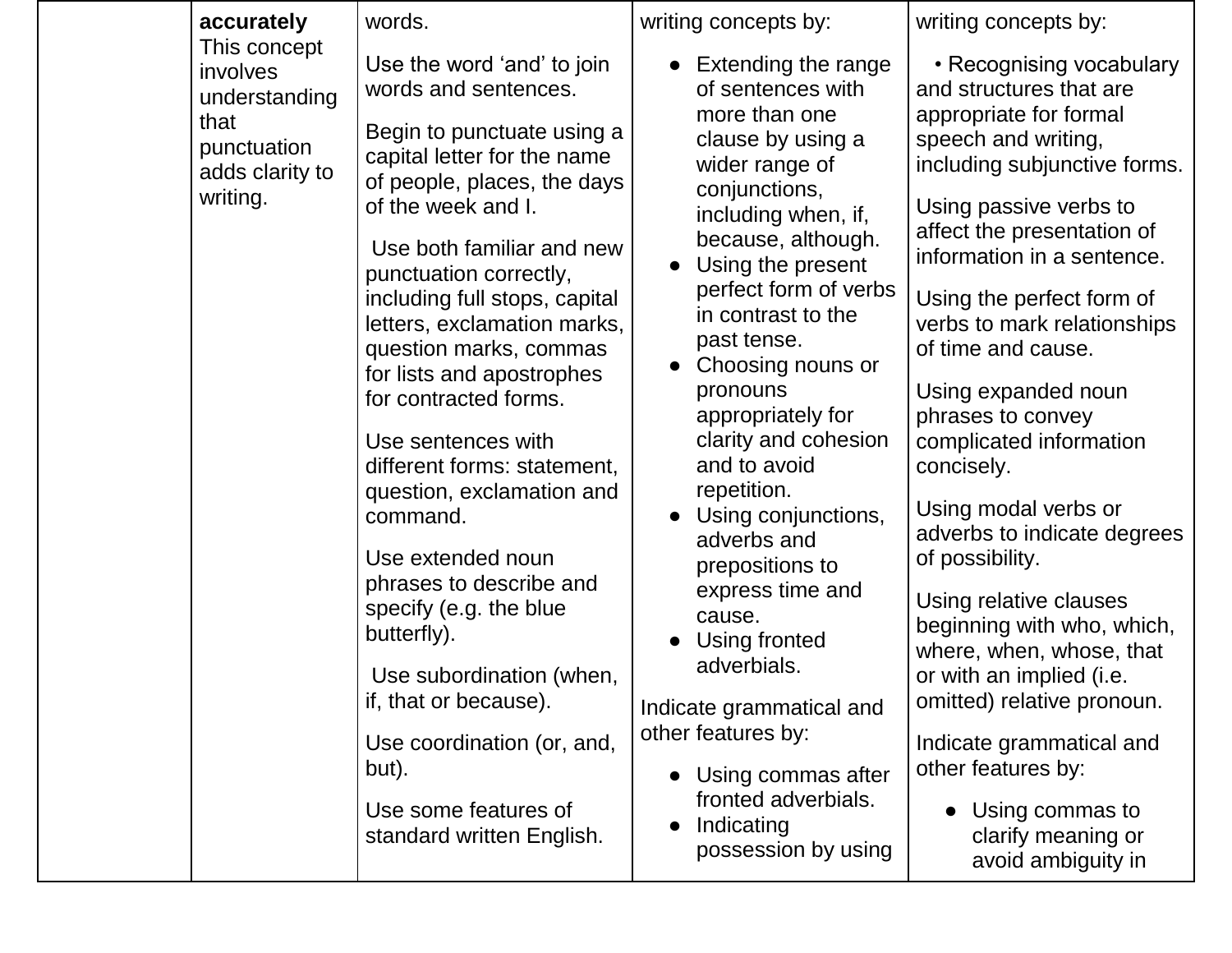|                                                            |                                                                        | Use the present and past<br>tenses correctly, including<br>the progressive form.                                                                                                    | the possessive<br>apostrophe with<br>plural nouns.<br>Using and<br>$\bullet$<br>punctuating direct<br>speech.                                                                                            | writing.<br>Using hyphens to<br>avoid ambiguity.<br>Using brackets,<br>dashes or commas to<br>indicate parenthesis.<br>Using semi-colons,<br>colons or dashes to<br>mark boundaries<br>between independent<br>clauses.<br>Using a colon to<br>introduce a list.<br><b>Punctuating bullet</b><br>points consistently. |
|------------------------------------------------------------|------------------------------------------------------------------------|-------------------------------------------------------------------------------------------------------------------------------------------------------------------------------------|----------------------------------------------------------------------------------------------------------------------------------------------------------------------------------------------------------|----------------------------------------------------------------------------------------------------------------------------------------------------------------------------------------------------------------------------------------------------------------------------------------------------------------------|
| Analysis and<br>presentation                               | <b>Analyse</b><br>writing<br>This concept<br>involves<br>understanding | Discuss writing with the<br>teacher and other pupils.<br>Use and understand<br>grammatical terminology                                                                              | Use and understand<br>grammatical terminology<br>when discussing writing<br>and reading:                                                                                                                 | Use and understand<br>grammatical terminology<br>when discussing writing<br>and reading:                                                                                                                                                                                                                             |
| how<br>grammatical<br>effect and<br>meaning to<br>writing. |                                                                        | in discussing writing:                                                                                                                                                              | Year <sub>3</sub>                                                                                                                                                                                        | Year 5                                                                                                                                                                                                                                                                                                               |
|                                                            | choices give                                                           | Year 1<br>word, sentence, letter,<br>capital letter, full stop,<br>punctuation, singular,<br>plural, question mark,<br>exclamation mark.<br>Year <sub>2</sub><br>Use and understand | word family, conjunction,<br>adverb, preposition, direct<br>speech, inverted commas<br>(or 'speech marks'), prefix,<br>consonant, vowel, clause,<br>subordinate clause.<br>Year 4<br>pronoun, possessive | relative clause, modal verb,<br>relative pronoun,<br>parenthesis, bracket, dash,<br>determiner, cohesion,<br>ambiguity.<br>Year <sub>6</sub><br>active and passive voice,<br>subject and object, hyphen,                                                                                                             |
|                                                            |                                                                        | grammatical terminology                                                                                                                                                             | pronoun, adverbial.                                                                                                                                                                                      | synonym, colon, semi-                                                                                                                                                                                                                                                                                                |